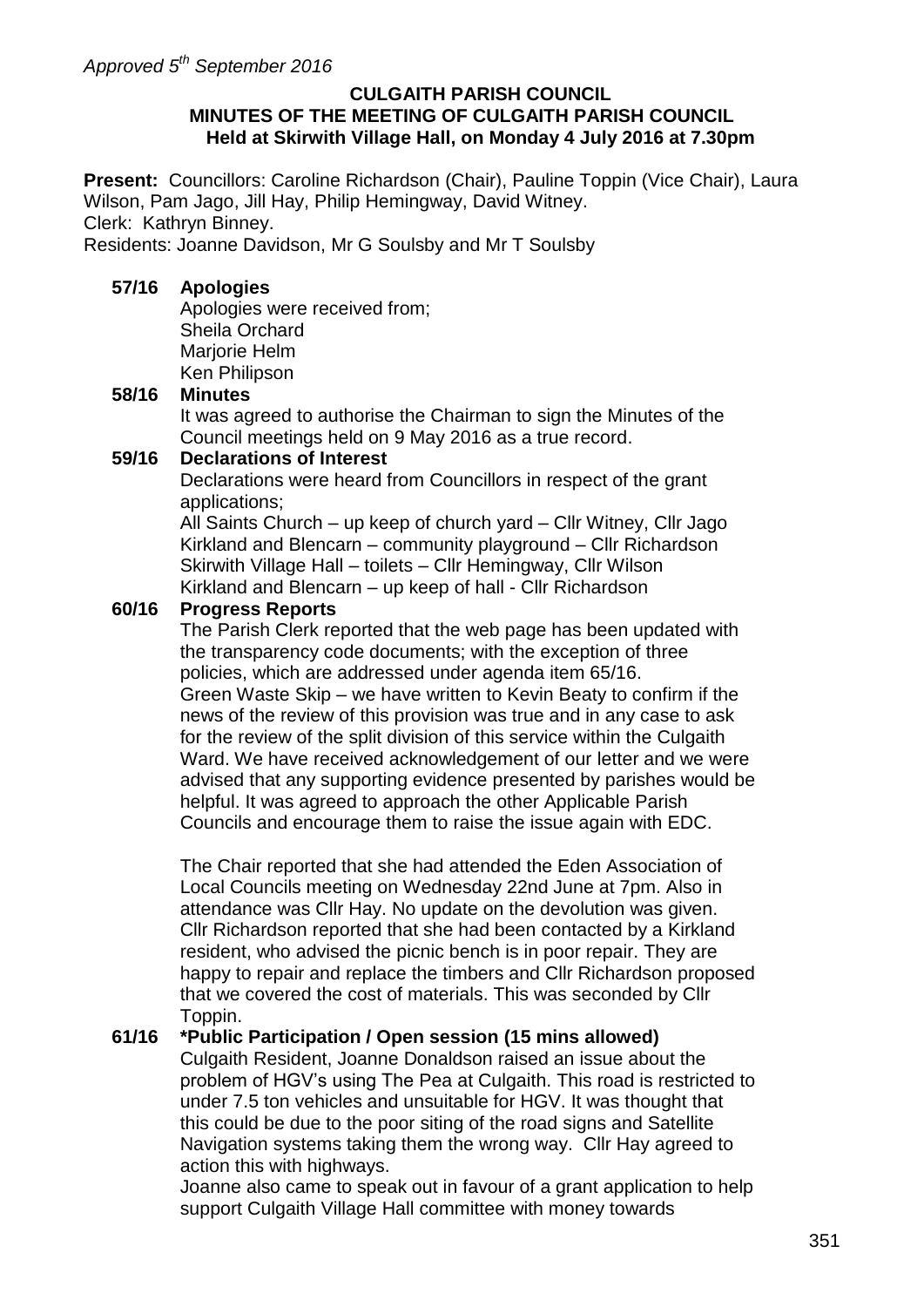*Approved 5th September 2016* 

insulating the loft space.

Culgaith residents, Mr G Soulsby and Mr T Soulsby voiced serious concern over the siting of the new street lighting posts in Culgaith. (Light No 8) has been installed right in front of his living room window. At the site meeting that took place in 2014 – No distance was specified when they discussed moving it to the right of the old pole. However councillors remembered they were very limited as to where the new posts could go.

Other light (thought to be Light No 18) has been sited 4.5 meters away from old poll and it is nearly touching cables. If they had sited the pole the other side of the old one this would have been better. It was decided that a site visit with EDC should be arranged, to include the Culgaith Councillors and Mr G and T Soulsby. **POST MEETING NOTE** this is scheduled for Monday 11 July at 10am.

# **62/16 County and District Councillors reports**

## None received.

## **63/16 Planning**

To decide on new planning applications and report on planning decisions made since the last meeting. Known to date;

- 16/0454 Erection of two holiday units, Land near Beck Mill. No comments to report.
- 16/0524 Glen Cottage Blencarn.

No comments to report.

Loaning Head Farm – plans for the development have been circulated for the site. Strong opinions were heard that this should be (as they suggest it will be) in sandstone rather than rendered brick, however Cllrs were happy with the plans in principal.

## **64/16 Finance**

A new format of finance records was shown. It was agreed that this was satisfactory and benefits of this format were noted.

• The bank reconciliation was noted; Bank £2798.46, Savings £14168.63

| The Play Inspection Co | <b>Playground Inspections</b> | 180.00 |
|------------------------|-------------------------------|--------|
| Came and Co            | Insurance                     | 164.25 |
| <b>Viking Direct</b>   | Paper / stamps                | 33.47  |
| <b>K</b> Binney        | <b>Expenses</b>               | 57.80  |
| M Binney               | <b>Grass cutting</b>          | 615.88 |
| <b>ISO</b>             | Data protection               | 35.00  |
| <b>Skirwith VH</b>     | room hire                     | 10.00  |
| Memo                   | inclusion                     | 12.00  |
|                        |                               |        |

|  | The following payments were agreed; |  |  |  |
|--|-------------------------------------|--|--|--|
|--|-------------------------------------|--|--|--|

 The grant applications for 2016 were discussed. Skirwith Defibrillator (Application now withdrawn as full funding has been achieved) All Saints Church – up keep of church yard Kirkland and Blencarn – community playground